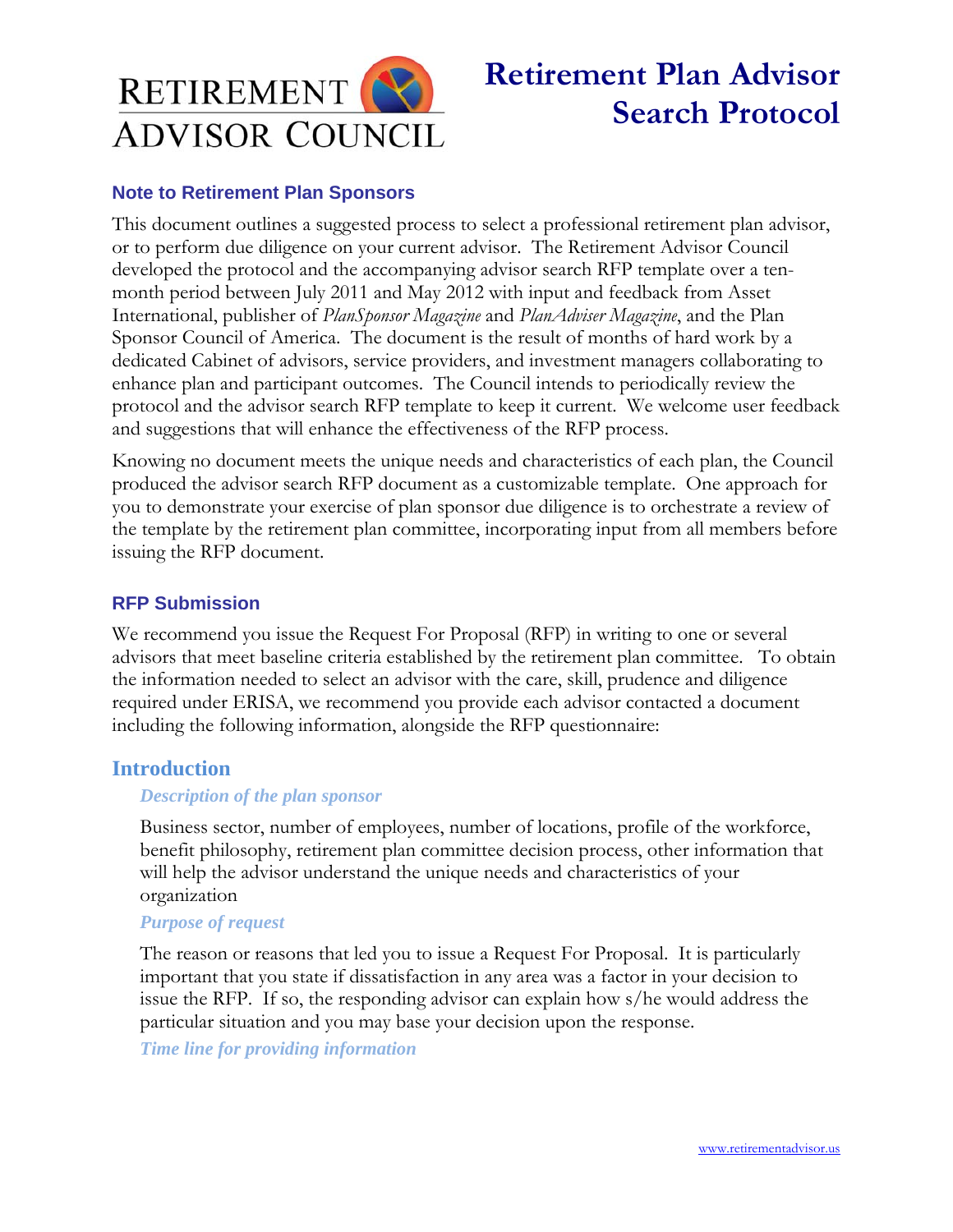The deadline by which you want the advisor to respond. Longer lead times make it possible for advisors to give more thoughtful responses, enhancing the quality of your decision process.

#### *Company contact*

Indicate whom the advisor can contact with follow-up questions, and any protocol the advisor should follow for such requests (e.g. phone, email, designated conference call, etc.)

## **Service Requested**

#### *Scope of work/service requested*

Outline the services you anticipate receiving from your advisor. Differentiate between services you expect any advisor to provide to your plan, and services that might set the better advisors apart. Also indicate areas for which you believe you will not need assistance.

## **Respondent Qualifications**

#### *Minimum Requirements*

Indicate any advisor characteristic or credential that will automatically disqualify an advisor.

*Instructions for completing and submitting responses* 

#### **Schedule of important dates**

Time line including key decision points (Proposal submission, first screen, presentations, final decision)

#### **Proposal submission**

How and to whom proposals should be addressed

#### **Response format and content**

In what form you prefer to receive proposals, how you want the proposal organized, and what content you are looking for.

## **Selection Process and Evaluation Criteria**

#### *Review process*

Explain how the information provided will be analyzed, who will review the information, and how the advisors can facilitate the process

#### *Evaluation criteria*

Indicate the factors that will play a role in your evaluation, and the relative importance of each.

#### *Selection process*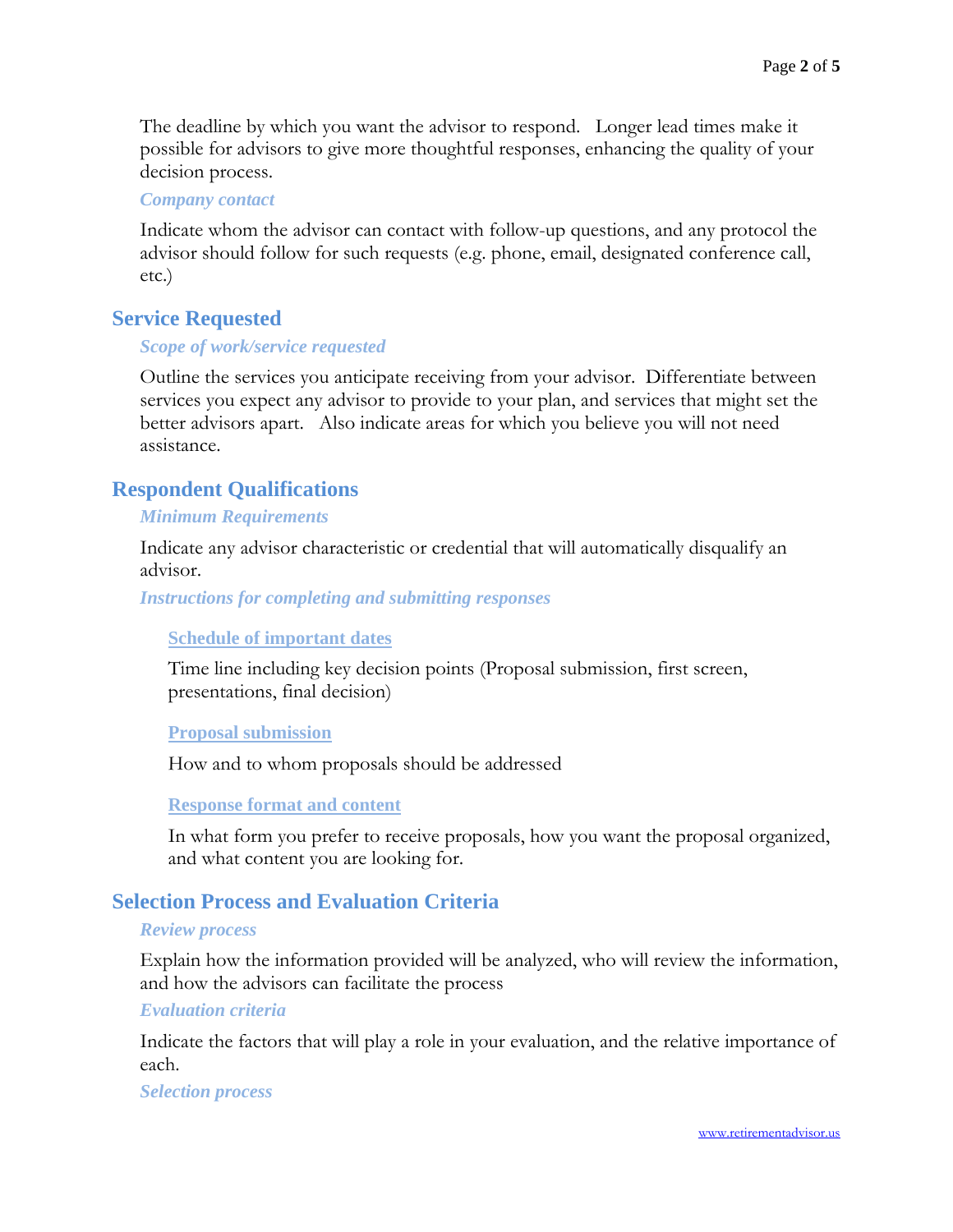Outline key decision points, identify decision makers, and the process by which they will make a final decision

## **Plan Information**

Provide information about the plan including:

- Asset allocation and investment options
- Recent performance report
- Investment Policy Statement
- Recent 5500's and supporting disclosures

# **RFP Questionnaire**

Finally, attach the RFP questionnaire modeled after the advisor search RFP template provided by the Retirement Advisor Council including the following sections:

- About Your Firm / Team
- Service Team
- **Investment Services**
- **Participant Services**
- Provider / Vendor Services
- **Fiduciary Status and Compliance**
- $\blacksquare$  Fees
- Technology
- Security and Business Continuity

# **About the Retirement Advisor Council**

The Council advocates for successful qualified plan and participant retirement outcomes through the collaborative efforts of experienced, qualified retirement plan advisors, investment firms and asset managers, and defined contribution plan service providers. The Council accomplishes this mission by its focus on:

- Identification of duties, responsibilities and attributes of the professional retirement plan advisor.
- Sharing our professional standards with plan sponsors who are responsible for the success of their plans.
- **Providing collective thought capital to decision makers, product providers, legislators** and the public.
- Giving voice to the retirement plan advisor community.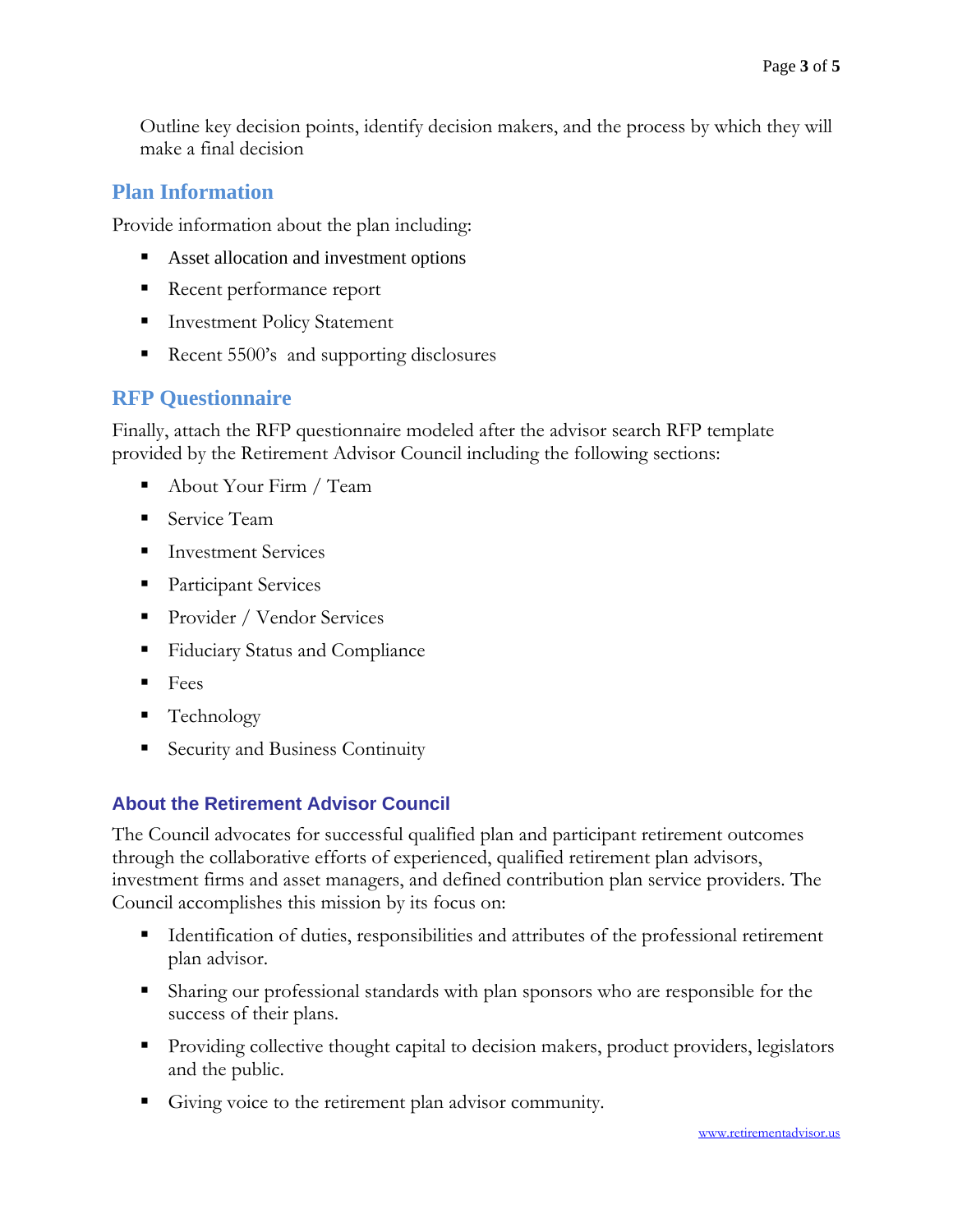Tools to evaluate advisors, ensuring the quality of services needed for successful retirement outcomes.